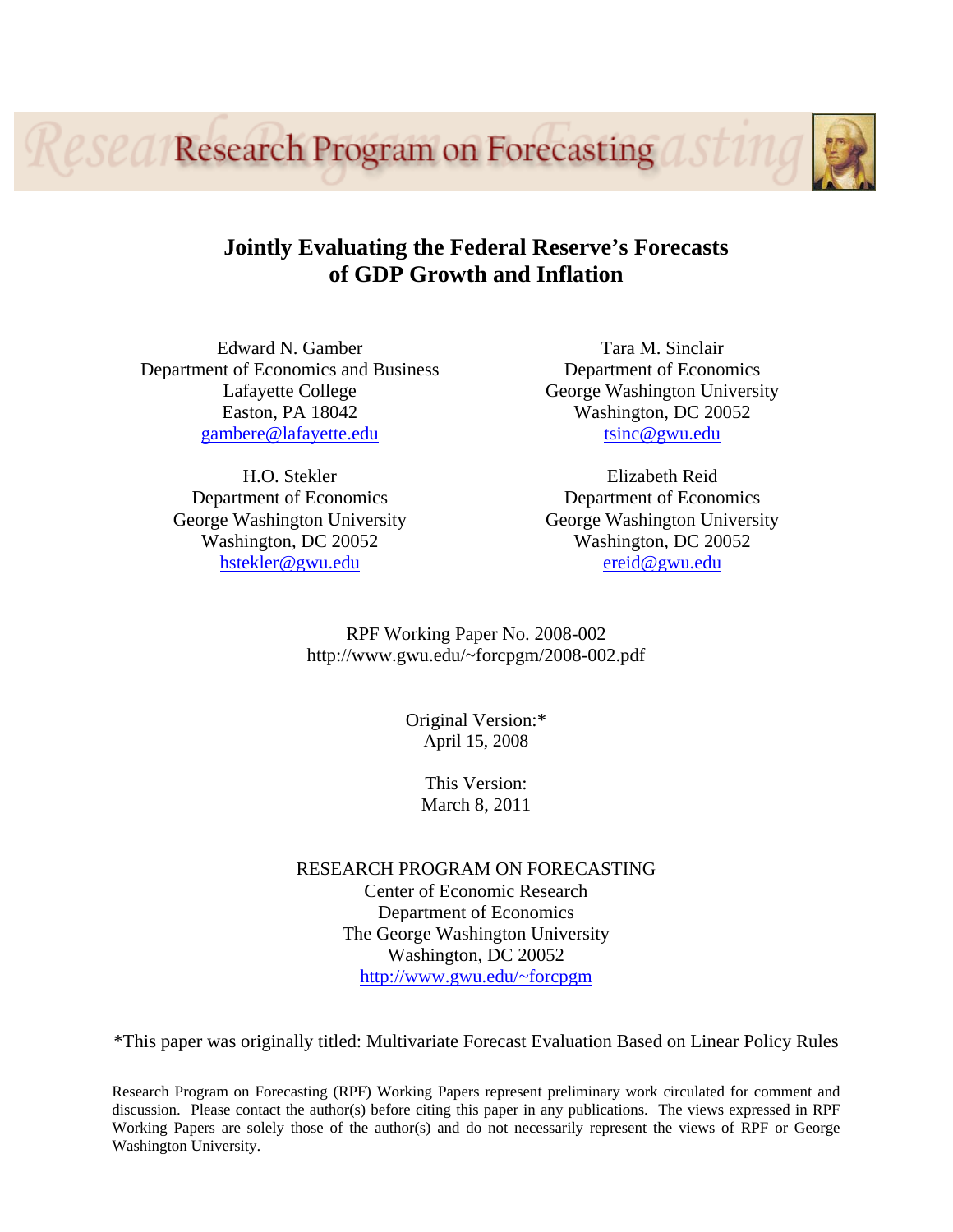# **Jointly Evaluating the Federal Reserve's Forecasts of GDP Growth and Inflation**

Tara M. Sinclair $<sup>1</sup>$ </sup> Department of Economics George Washington University Washington, DC 20052 tsinc@gwu.edu

H.O. Stekler Department of Economics George Washington University Washington, DC 20052 hstekler@gwu.edu

 $\overline{a}$ 

Edward N. Gamber Department of Economics and Business Lafayette College Easton, PA 18042 gambere@lafayette.edu

> Elizabeth Reid Department of Economics George Washington University Washington, DC 20052 ereid@gwu.edu

## JEL Codes: C53, E37, E52, E58

Keywords: Evaluating Forecasts, Macroeconomic Forecasts, Loss Function, Inflation Forecasting, GDP Growth Forecasting, Monetary Policy

## This Draft:

March 8, 2011

#### **Abstract**

In this paper we jointly evaluate the Federal Reserve staff forecasts of U.S. real output growth and the inflation rate assuming the forecasts are to be used as inputs for the Taylor rule. Our simple methodology generates "policy forecast errors" which have a direct interpretation for the impact of forecast errors on the target interest rate given by the Taylor rule. Without interest rate smoothing, we find that, on average, the Taylor rule target interest rate would have been approximately a full percentage point away from the intended target because of errors in forecasting output growth and inflation. Our results are robust to changes in the forecast horizon and to changes in the weights on the variables in the policy rule.

<sup>&</sup>lt;sup>1</sup> Corresponding author. Phone: 202-994-7988. Fax: 202-994-6147. The authors wish to thank Mike Bradley, Dean Croushore, Fred Joutz, Kajal Lahiri, George Monokroussos, Keith Ord, Michael Owyang, Roberto Sameniego, Peter Tinsley, and Harry Watson for helpful discussions. We also thank participants in the GWU Brown Bag Seminar Series on Forecasting, the 16<sup>th</sup> Federal Forecasters Conference, the 28<sup>th</sup> Annual International Symposium on Forecasting, the 1st Macroeconomic Forecasting Conference in Rome, West Virginia University Economics Department Seminar, Richmond University Economics Department Seminar, University of Memphis Economics Department Seminar, University at Albany Economics Seminar, and Wesleyan University Economics Department Seminar for their comments and suggestions. Warren Carnow, Alexander Kapinos, and Blake Saville provided excellent research assistance. Generous support for this project was provided by the Institute for International Economic Policy at the Elliott School of International Affairs and the GW Institute of Public Policy.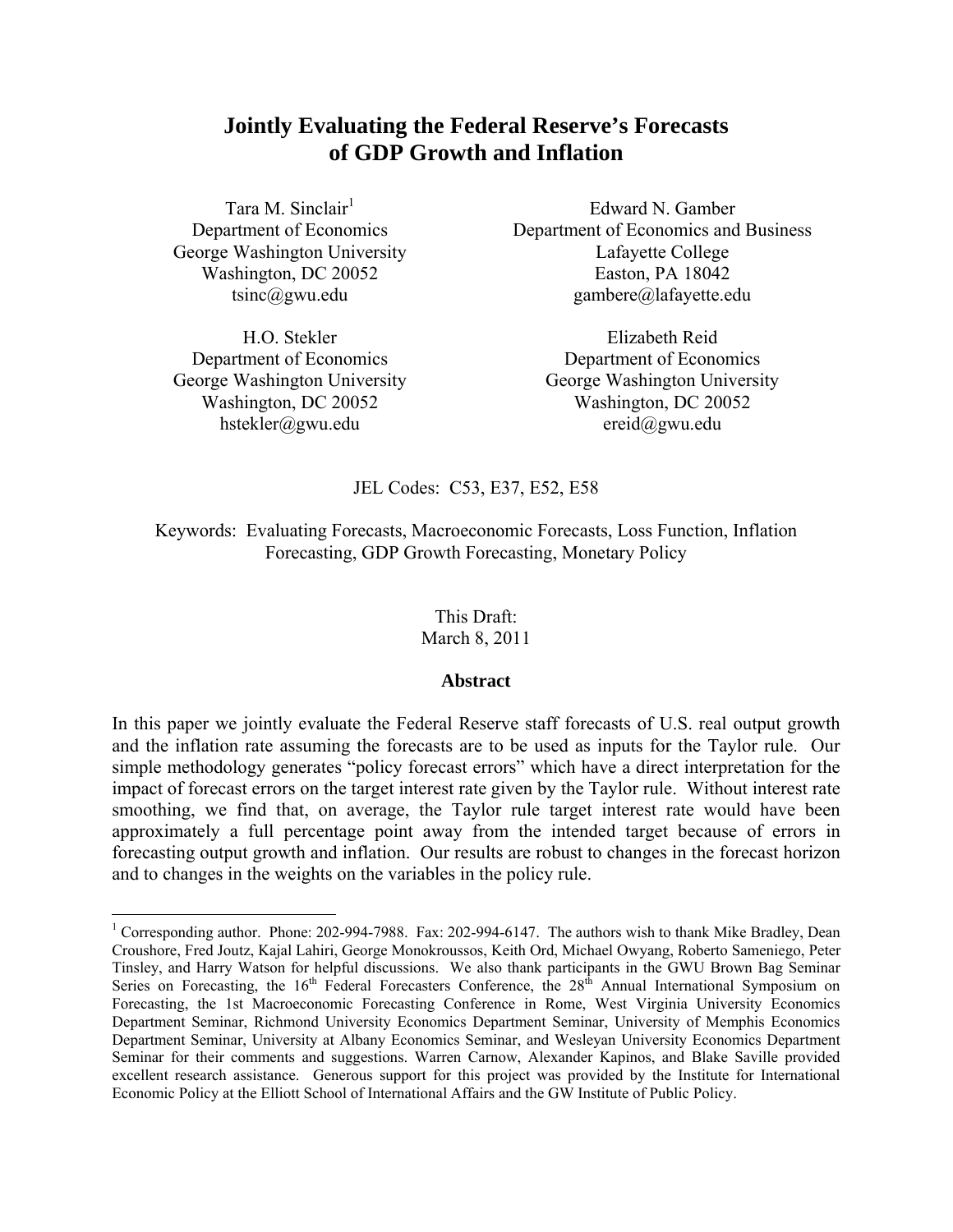#### **1. Introduction**

 $\overline{a}$ 

Forecasts are an essential input into all decisions involving the future. The accuracy of these forecasts can determine the adequacy, validity, and credibility of both macro and micro economic decisions. It is for this reason that the accuracy of these forecasts is evaluated. However, there are different perspectives or approaches for conducting these evaluations. In one approach, the forecaster's accuracy is evaluated while another method considers the value of the forecast to its users.

The traditional approach for evaluating accuracy has been to measure the magnitude of the error that is associated with the forecasts of *each* particular variable.<sup>1</sup> If an individual or organization forecasts both the inflation rate and the GDP growth rate for next year, the accuracy of the forecast of each variable is calculated separately. This is the approach that has been previously used to evaluate the forecasts of the Federal Reserve's staff (Clements et al., 2007; Joutz and Stekler, 2000; Romer and Romer, 2000; Sims, 2002; Stekler, 1994). 2

There is, however, a problem that is associated with this traditional forecast evaluation approach: the loss function may contain more than one argument. This paper addresses this problem, focusing on the forecasts of the Federal Reserve (Fed). The Fed is concerned with both inflation and output growth. This suggests that the accuracy of both variables should be evaluated simultaneously. Sinclair et al. (2010) provided the procedures for jointly evaluating the directional accuracy of the Fed's forecasts but did not consider how to jointly evaluate the quantitative predictions.

<sup>&</sup>lt;sup>1</sup> Usually mean square error is the error metric because it is associated with a quadratic loss function.  $2W$ hilo meet evaluations have focused on the securear of a pertialler veriable, there have also be

<sup>&</sup>lt;sup>2</sup>While most evaluations have focused on the accuracy of a particular variable, there have also been discussions about the appropriate procedures for jointly evaluating multiple forecasts (See Hymans, 1968; Clements and Hendry and subsequent comments, 1993; Eisenbeis, et al., 2002; and Komunjer and Owyang, 2007) or for comparing forecasts of different variables (Lahiri and Sheng, 2010). However, these evaluations involving multiple variables were not done in the context of policy loss functions or decision rules.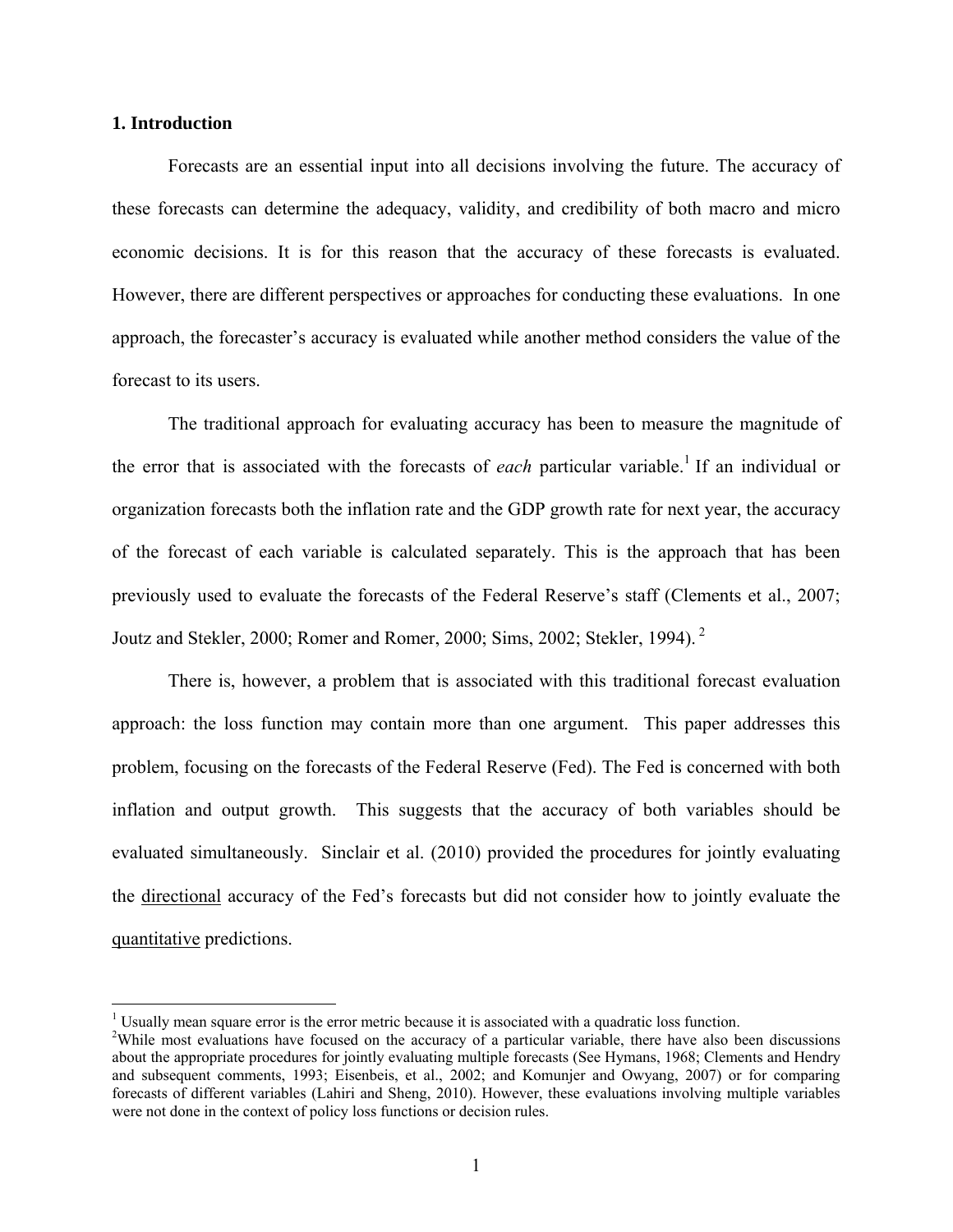If the intended use of the Fed's forecasts is known, it may be possible to jointly evaluate the accuracy of the quantitative growth rate and inflation forecasts. In the case of monetary policy, there has been considerable discussion that some form of the Taylor Rule is a good approximation for the decision rule used by the Fed in setting their target interest (i.e. federal funds) rate (see, for example, the collection of articles in Taylor, 1999). By assuming that this is the decision rule, we can jointly evaluate the GDP and inflation forecasts of the Fed and estimate the size of the errors resulting from the use of these forecasts in the Taylor rule. We ask the following question: Given this specific policy rule, what would be the impact of forecast errors on the implied federal funds rate target? $3$ 

Our work is in the spirit of evaluating forecasts by considering the economic costs of prediction errors (Clements, 2004; Granger and Pesaran, 2000a and 2000b; and Pesaran and Skouras, 2002). It is also related to the work by Orphanides (2001, 2003) on the impact of realtime data on monetary policy. Our contribution is to draw these two lines of research together to specifically evaluate forecasts in the context for which they are prepared.

We next present data used in this analysis. We evaluate the Greenbook forecasts that are made by the staff of the Board of Governors of the Fed. These forecasts are produced before each meeting of the Federal Open Market Committee and contain projections on the economy up to eight quarters into the future. We then present a methodology for evaluating policy forecast errors assuming that the Fed follows the Taylor rule. Subsequent sections present the results, robustness checks with respect to the specification of the policy rule, and our conclusions.

1

 $3$  There is much debate in the literature on the Taylor Rule as to the specific form of the rule. We show in section 6 that our results are robust to the weights chosen for the variables in the policy rule. We further show that interest rate smoothing will reduce the impact of the current forecast errors.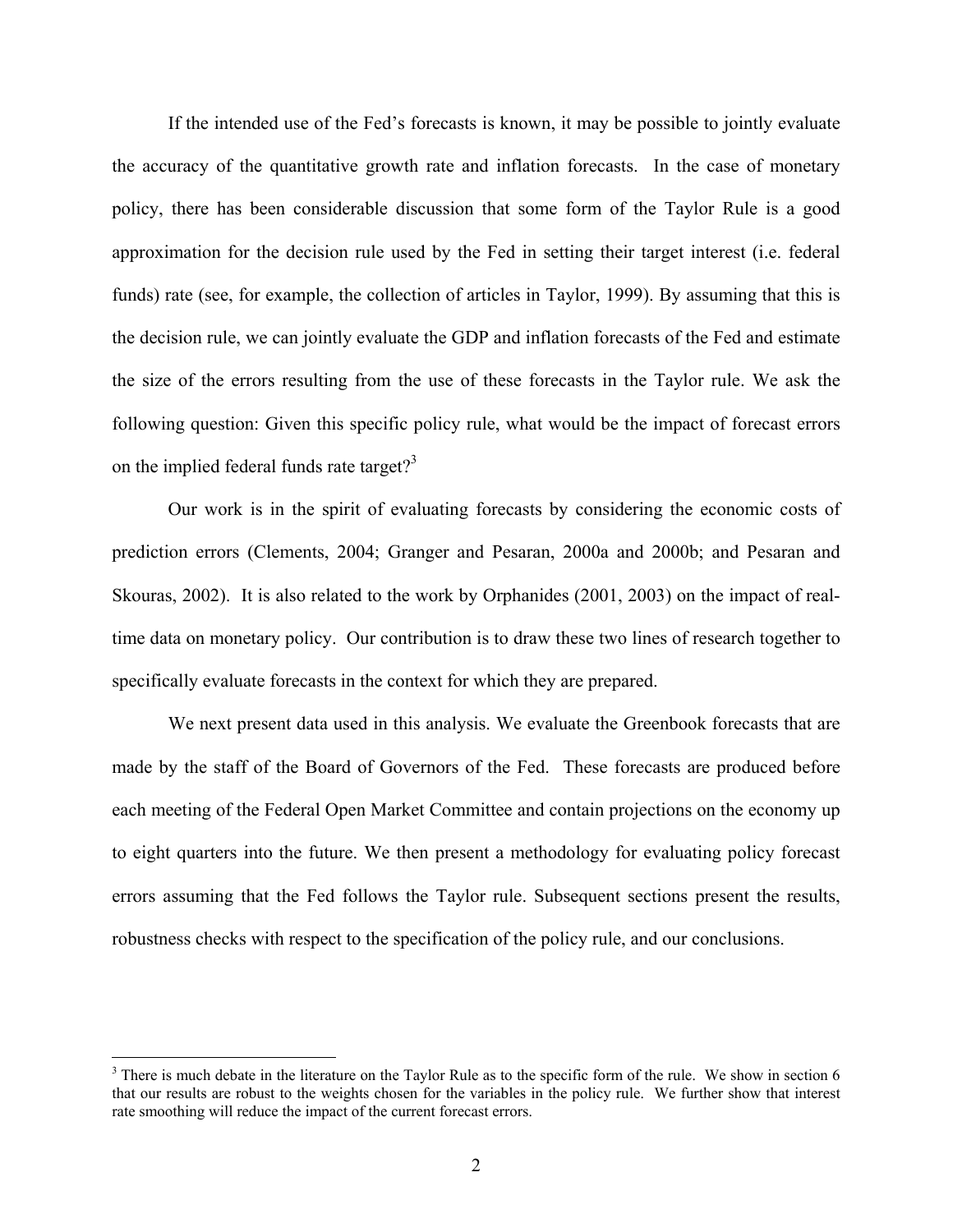### **2. Data**

We examine the Greenbook forecasts for each quarter from 1965.4 through 2002.4, but, for some analyses, also divide the data into two subperiods,  $1965.4$ -1979.2 and  $1979.3$ -2002.4.<sup>4</sup> These periods correspond to the pre-Volcker and Volcker-Greenspan eras at the Fed. The projections used in this analysis are the annualized growth rate of real output (GNP from 1965 to 1991 and GDP from 1992 on) and the annualized inflation rate (based on the implicit price deflator through the first quarter of 1996, then the chain-weighted price index from 1996.2 on).<sup>5</sup> We only analyze the current quarter and one quarter ahead projections.

We focus on short horizons because the Greenbook forecasts have sometimes been based on an assumed (possibly varying) path for monetary policy. At other times, however, the forecasts assumed that monetary policy would remain unchanged over its forecast horizon (Reifschneider and Tulip, 2007). Since the assumed path for monetary policy associated with each Greenbook forecast is not known, a possible complication arises when analyzing longerterm forecasts. The current quarter and one-quarter ahead forecasts are too short of a time horizon, however, to be affected by the Fed's future path for monetary policy. Therefore, regardless of whether the Fed assumes a constant path or a varying path for monetary policy, the current and one-quarter-ahead forecasts will be unaffected by those assumptions.

There are at least two forecasts per quarter, each made in various months of the quarter. Consequently the forecasts made for the current and next quarter have leads of zero to five months to the end of the relevant quarter. The horizons of the forecasts vary between zero and five months: horizons of (a) zero to two months and (b) three to five months for the current and next quarters, respectively. Because forecasts were not made at all horizons in every quarter, the

 $\overline{a}$ 

<sup>&</sup>lt;sup>4</sup> The Greenbook data are only available with at least a 5-year lag.

<sup>&</sup>lt;sup>5</sup> We use the compounded annual rate of change to construct the growth rates.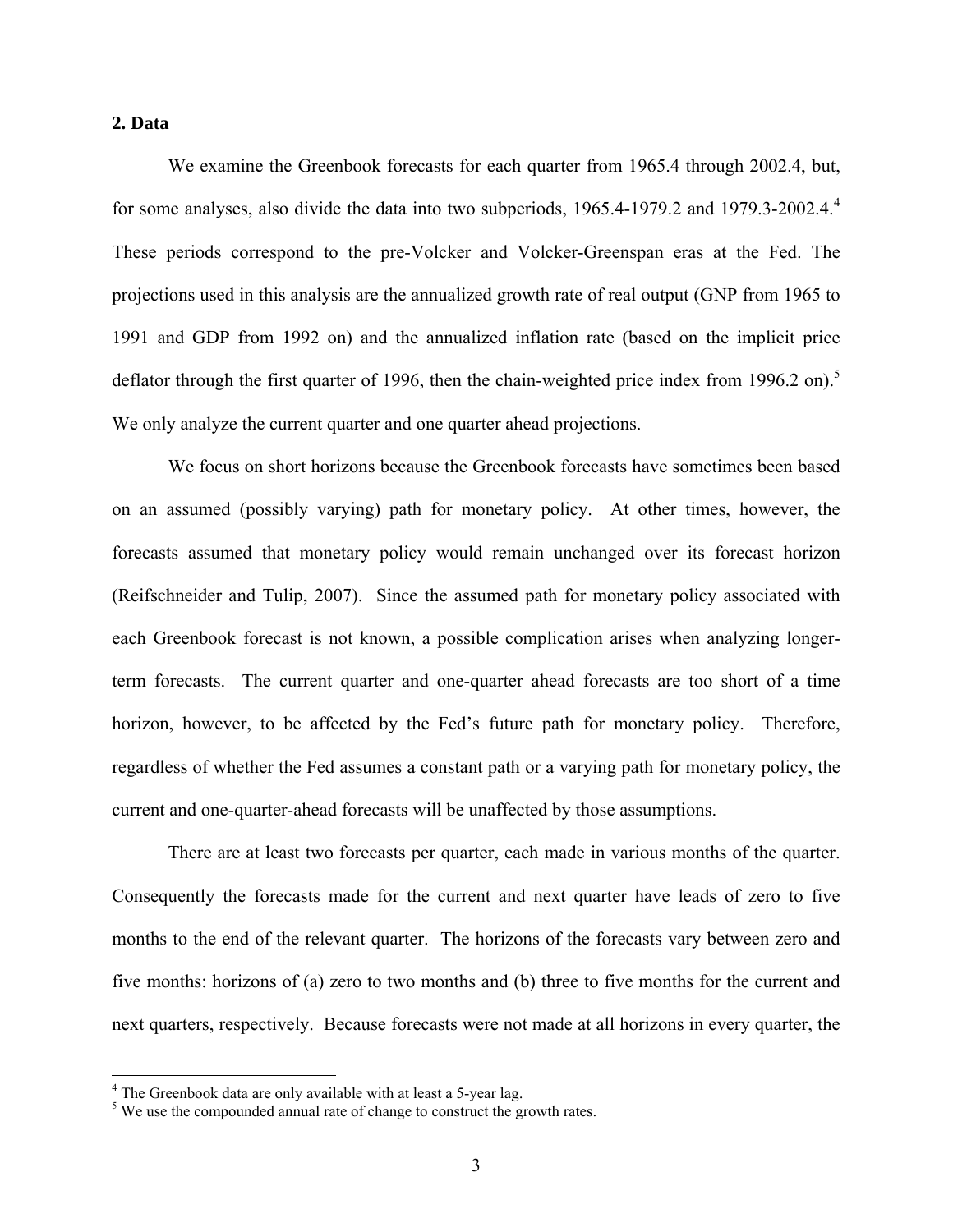number of observations differs between horizons. The actual values were the data available approximately 90 days after the end of the quarter to which they refer.<sup>6</sup>

### **3. The Fed's Policy Rule**

 $\overline{a}$ 

*"Even if the actual policy process is far more sophisticated than any simple rule could completely describe, the [Taylor] rule often provides a reasonably good approximation of what policymakers decide and a framework for thinking about policy actions."* 

--Federal Reserve Board Vice Chairman Donald L. Kohn (2007)

In order to analyze the effects of the Fed's forecasts errors on its selection of a target interest rate, it is necessary to first establish the relevant policy rule. We assume the Fed either follows the original Taylor rule (Taylor, 1993) or uses it as a guide in setting monetary policy. Although Taylor originally proposed his rule as an empirical description of past Fed policy actions, Woodford (2001a, 2001b) has shown that the Taylor rule can also be theoretically justified as a prescriptive rule. Clarida et al (2000) suggested that it should be forward-looking, employing expected future values of both output and inflation. As pointed out by Orphanides (2001), even if the Fed is using current values of both output and inflation, the data the Fed has at the time they are setting policy is not the actual values, but predictions of those values. Rather than focusing on the various issues associated with this rule, we start with the fixed weights proposed by Taylor (1993). We show in Section 6 that our results are robust to the range of weights considered in the literature.

 $6$  The use of the real time data avoids definitional and classification changes. Our results are robust to when the data published 45-60 days after the end of the quarter are used. Our real-time data were obtained from the ArchivaL Federal Reserve Economic Data (ALFRED®), maintained by the Federal Reserve Bank of St. Louis at http://alfred.stlouisfed.org/.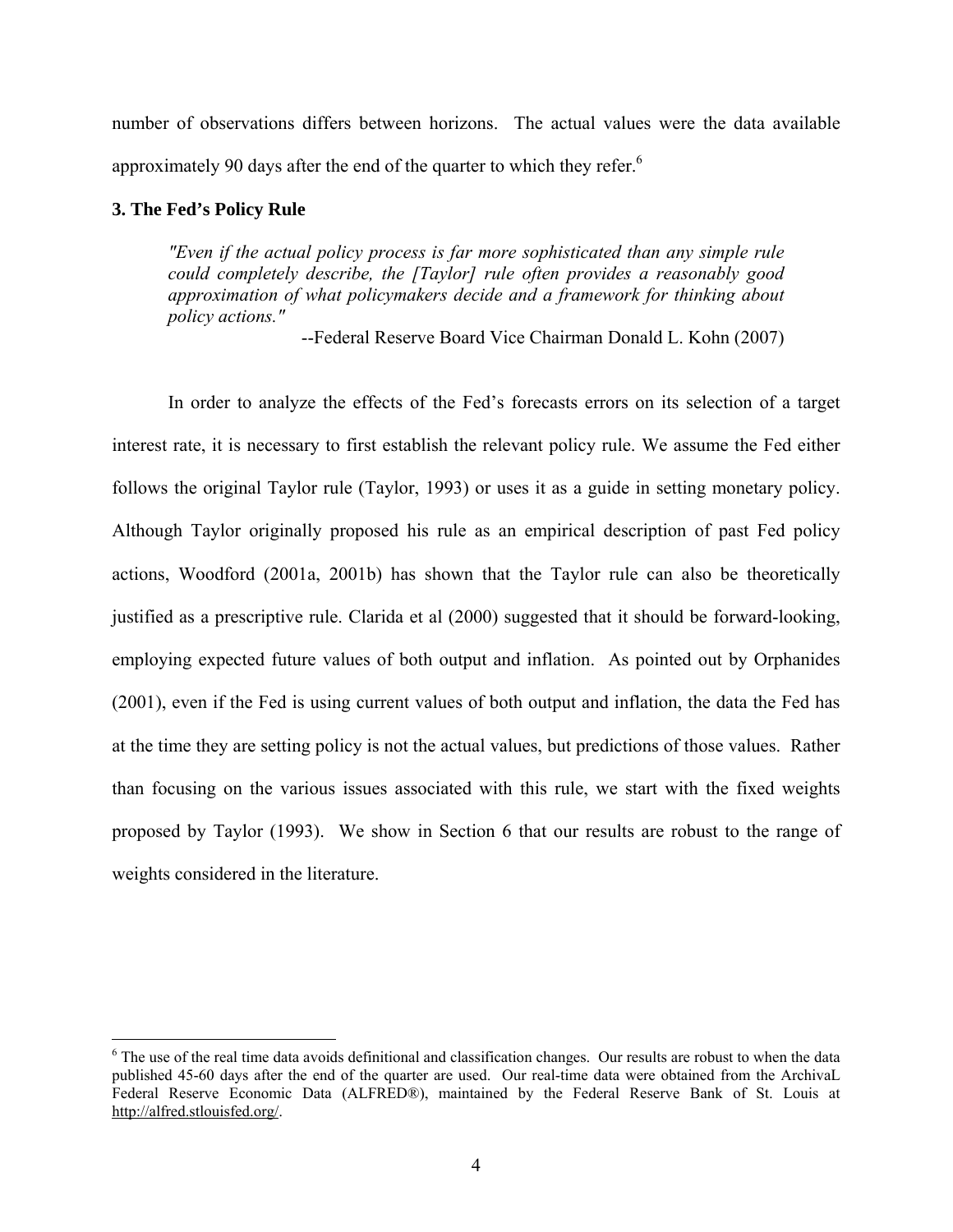According to the forward-looking Taylor rule, the Fed sets a target federal funds rate,  $i_t^{T_f}$ , based on equation (1), where, the superscript "f" denotes that the target is based on forecasted variables.<sup>7</sup> The Fed's policy decision  $(P_{t,t+h}^f)$  is written as:

$$
P_{t,t+h}^f = i_t^{Tf} = r^* + \pi_{t+h}^f + 0.5(\pi_{t+h}^f - \pi^*) + 0.5(\ln Y_{t+h}^f - \ln Y^*), \qquad (1)
$$

where  $r^*$  is the equilibrium real interest rate,  $\pi^*$  is the Fed's implicit inflation rate target, and  $Y^*$ is potential output. While the output gap (i.e.  $\ln Y - \ln Y^*$ ) is typically used in the Taylor rule, the growth rate of real GDP is typically used in forecast evaluation. For our application we replace the output gap by the GDP growth rates, yielding the following policy rule:

$$
P_{t,t+h}^f = i_t^{Tf} = r^* + \pi_{t+h}^f + 0.5(\pi_{t+h}^f - \pi^*) + 0.5(y_{t+h}^f - y^*),
$$
 (1')

where y<sup>\*</sup> is the potential output growth rate.<sup>8</sup> The Fed forecasts both inflation,  $\pi_{t+h}^f$ , and output growth,  $y_{t+h}^f$ , *h* periods ahead.

The actual outcomes, however, will in general differ from the Fed's forecasts. If the actual values for  $\pi_{t+h}$  and  $y_{t+h}$  were instead included in the Taylor rule (i.e. if the Fed had perfect forecasts or perfect foresight), a potentially different target federal funds rate would have been suggested by the policy rule. Consequently, under perfect foresight the implied interest rate target would have been:

$$
P_{t,t+h} = i_t^T = r^* + \pi_{t+h}^A + 0.5(\pi_{t+h}^A - \pi^*) + 0.5(y_{t+h}^A - y^*),
$$
\n(2)

 $\overline{a}$ 

<sup>&</sup>lt;sup>7</sup> Following Orphanides (2001), we assume that the Fed uses the Greenbook forecasts in their decision rule.

 $8$  If we assume that potential output, Y\*, is either known or a constant, then we can difference out potential output which permits us to use the growth rate in order to construct the policy rule. A similar approach has been used by Hamilton et al. (2009). For a discussion of the role of real time output gap estimates and the Taylor rule, see Orphanides (2001).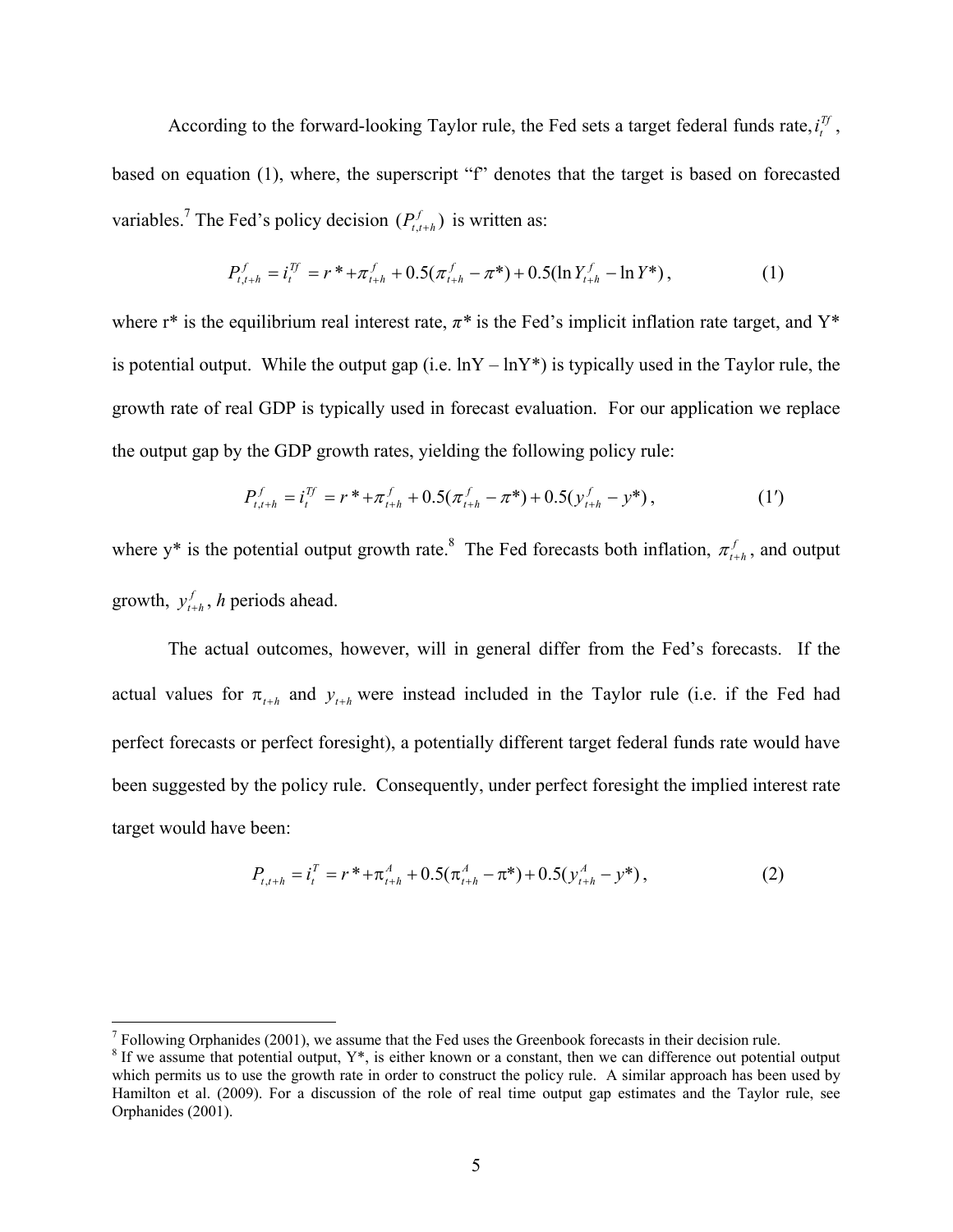where  $\pi_{i+h}^A$  and  $y_{i+h}^A$  represent the actual realizations of  $\pi_{i+h}$  and  $y_{i+h}$ . The difference between  $i<sup>Tf</sup>$  and  $i<sup>T</sup>$  measures the difference in the Fed funds rate suggested by the Taylor rule that occurs because of inaccurate forecasts and thus represents the implied policy forecast error, *PFEt*:

$$
PFE_t = i_t^T - i_t^{Tf} = 1.5(\pi_{t+h}^A - \pi_{t+h}^f) + 0.5(y_{t+h}^A - y_{t+h}^f).
$$
\n(3)

The differences,  $(\pi_{t+h}^A - \pi_{t+h}^f)$  and  $(y_{t+h}^A - y_{t+h}^f)$  $y_{t+h}^A - y_{t+h}^f$ , are the Fed's forecast errors for the inflation rate and real output growth respectively. Given the PFEs, the evaluation procedures are then similar to those used in judging individual forecast errors.  $9$ 

## **4. Evaluation Procedure: Standards of Comparison**

 $\overline{a}$ 

There are two sets of forecasts that we use as standards of comparison: the PFEs that would have occurred if (1) naïve forecasts or (2) the median forecasts from the Survey of Professional Forecasters<sup>10</sup> had been used to set policy. In each case, the comparison uses the same weights and has the same number of observations as were used in constructing the PFEs of the Fed forecasts that we are evaluating. We calculate the mean absolute policy forecast error (MAPFE) and root mean squared policy forecast error (RMSPFE) for the full sample as well as for a sub-sample where we have the median forecasts from the Survey of Professional Forecasters (SPF) available for comparison.

The naïve forecast assumes that the same growth rate of output and the same inflation rate as were observed in the previous quarter will occur in the future period(s).<sup>11</sup> We also use the

 $9^9$  For a discussion of the impact of using projections on the estimates of the Taylor rule, see Orphanides and Wieland (2008). We do not use the interest rate, the equilibrium real interest rate, the Fed's implicit inflation rate target, or potential output in our analysis. Considerable research has gone into estimating these variables (e.g. Clark and Kozicki, 2005, for the equilibrium real interest rate and Leigh, 2008, for the Fed's implicit inflation rate target). While these variables may be time-varying, we treat them here as known to the policymaker and they thus drop out of our expression. This assumption allows us to isolate the impact of forecast errors. 10 These data come from the Federal Reserve Bank of Philadelphia (for a description of this survey, see Croushore,

<sup>1993).</sup> 

<sup>&</sup>lt;sup>11</sup> We construct these naïve "forecasts" from the real-time data, published in the Greenbook, of GDP growth and the inflation rate for the quarter before the Greenbook forecasts were made. This assures that the same information as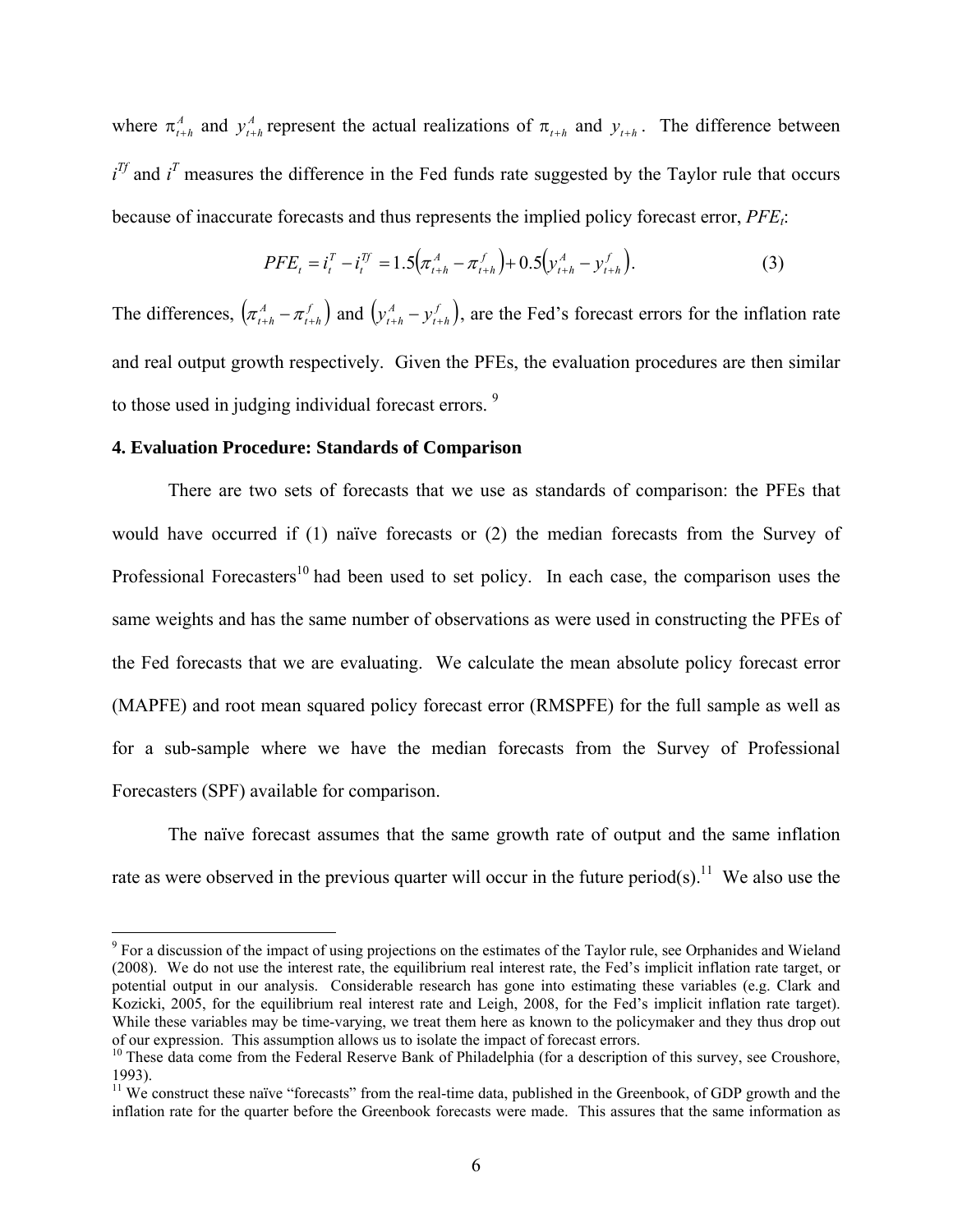median forecasts from the SPF to construct forecasts comparable to our Greenbook data. Since the SPF forecasts are only reported once per quarter (in the middle of the second month of each quarter), they are comparable to the Fed forecasts made with one and four month horizons. The SPF forecasts are available beginning with the fourth quarter of 1968.

## **5. Results**

For the entire sample 1965:4-2002:4, the mean absolute policy forecast error (MAPFE) based on Fed forecasts at the zero month horizon is 101 basis points (Table 1). This can be interpreted as the amount by which the implied target interest rate based on the Taylor rule would have differed by using forecasts rather than the actual data in the policy rule.<sup>12</sup> According to this analysis, the implied target interest rate based on the Taylor rule was at least a full percentage point off because of errors in forecasting growth and inflation at the zero horizon.<sup>13</sup> We also tested for bias, but the null of no bias was usually not rejected.

Table 1 also presents the root mean squared policy forecast errors (RMSPFE) for the samples and horizons we analyze in our subsequent tests. As expected, both the MAPFE and RMSPFE in general increase with the length of the forecast horizon and the MAPFE and RMSPFE are both smaller than those of the naïve and SPF forecasts in all cases. This result is consistent with previous findings from evaluations of a single variable.

A comparison of the results for the Pre-Volcker sample (Panel B) and the Volcker-Greenspan sample (Panel C) suggests that there has been a small reduction of both MAPFE and

was available to the Fed forecasters at the time the predictions were made was used in constructing this alternative forecast.

<sup>&</sup>lt;sup>12</sup> Bernanke (2010) pointed out that using forecasts in the Taylor rule instead of actual values may explain the difference in the interpretation of the stance of monetary policy from 2002 to 2006. Based on forecasts it appears that the Fed was close to the recommended policy in the Taylor rule. Therefore the intended policy of the Fed was to approximately follow the Taylor rule. If, as Taylor (2007) points out, however, we use the actual values for output and inflation in the Taylor rule, it appears that monetary policy was much looser than prescribed by the T

<sup>&</sup>lt;sup>13</sup> This result holds even if we look at the 4-quarter average of the forecasts instead of just the current quarter. The volatility of the forecast errors is reduced with the 4-quarter average, but the size of the errors increases and offsets the volatility reduction.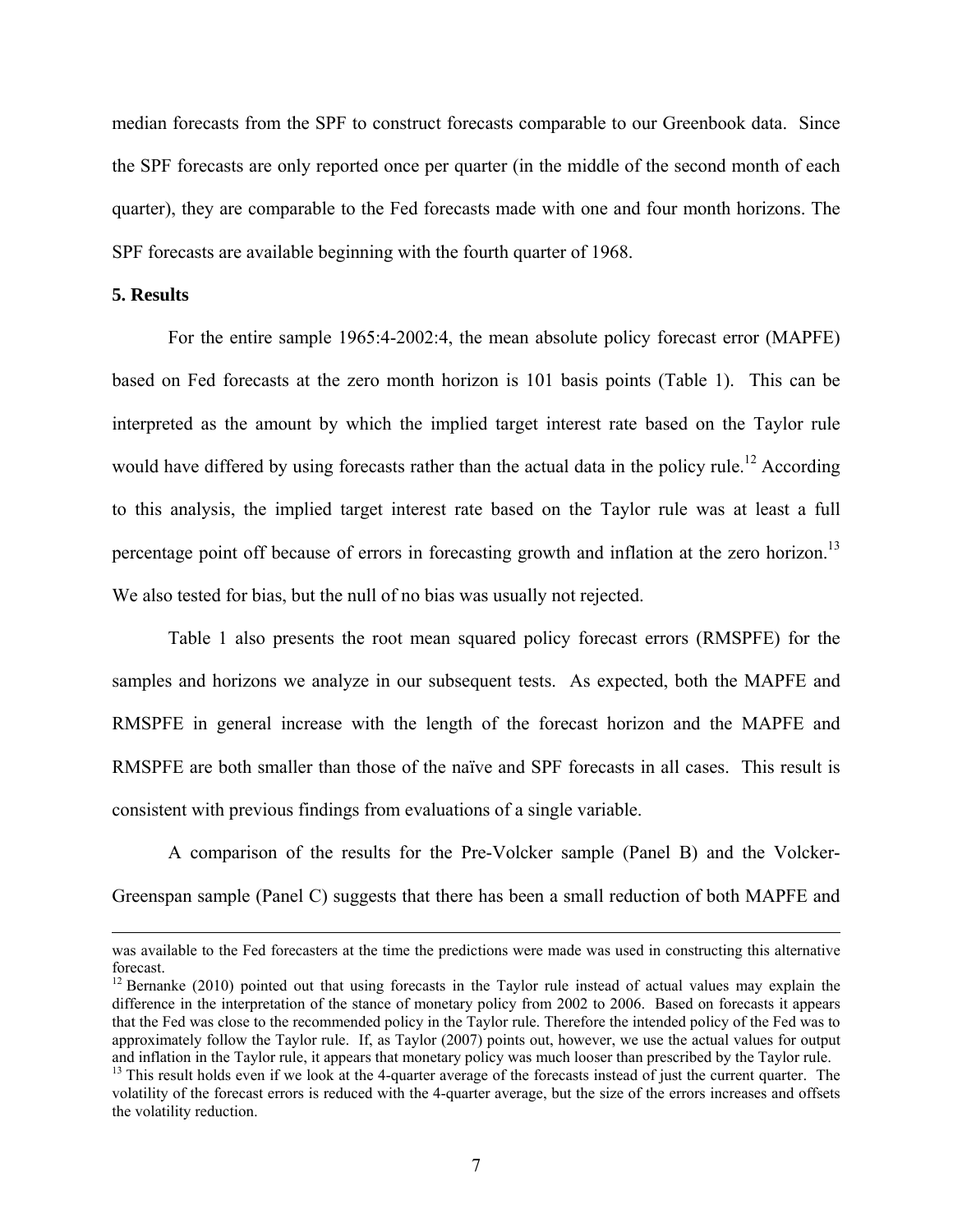RMSPFE in the more recent period. The similarity of these results with the full sample results, however, suggests that our findings for the full-sample are not dependent upon a specific time period.<sup>14</sup> Furthermore, the improvement is also present for the naïve forecasts, which suggests no relative improvement on the part of the Fed.

#### **6. Alternative Specifications**

In our analysis we have chosen to focus on the policy rule as initially formulated in Taylor (1993). Subsequently, a number of authors have estimated the policy rule that was actually used by the Fed (e.g. Clarida et al, 2000; Orphanides, 2001). Two key issues are the size of the policy rule weights and the role of interest rate smoothing.<sup>15</sup>

#### **6A. Alternative Policy Rule Weights**

1

One focus of this literature, and the part relevant to our analysis, is the weights associated with inflation and output in the Taylor rule. We performed a simple calculation to examine the effect on the PFE of using weights other than those of the original Taylor Rule. The PFE is a weighted sum of the individual forecast errors, consequently we ask: Given the individual forecast errors, what weights would minimize the impact of the forecast errors on the implied target interest rate? We thus determined the weights that minimize the RMSPFE of the Fed's forecasts, assuming that the weights summed to two.<sup>16</sup> We calculated different weights for each horizon and allowed for both the case where the weights are constant for the full sample and allowing the weights to differ between the pre-Volcker and Volcker-Greenspan periods. In all

<sup>&</sup>lt;sup>14</sup> These subsamples are representative of several alternative subsamples that we explored.<br><sup>15</sup> Another concern, beyond the scope of this paper, is that the optimal Taylor rule may not be linear (Nobay and Peel, 2003). There has been a substantial amount of research in evaluating forecasts in the case of nonlinear loss functions (e.g. Elliott et al., 2005 and 2008; Patton and Timmermann, 20071), including evidence that the Fed's loss function may not be linear, with respect to inflation (Capistran, 2008) and with respect to output growth (Patton and Timermann, 2007b) when the forecasts are evaluated separately.<br><sup>16</sup> Almost identical results were found when we instead minimized the MAPFE. The restriction that the coefficients

sum to two is consistent with the literature where every estimate or prescriptive rule we found suggests the coefficients sum to something greater than or equal to two. We chose the lower bound so that we are truly minimizing the RMSPFE.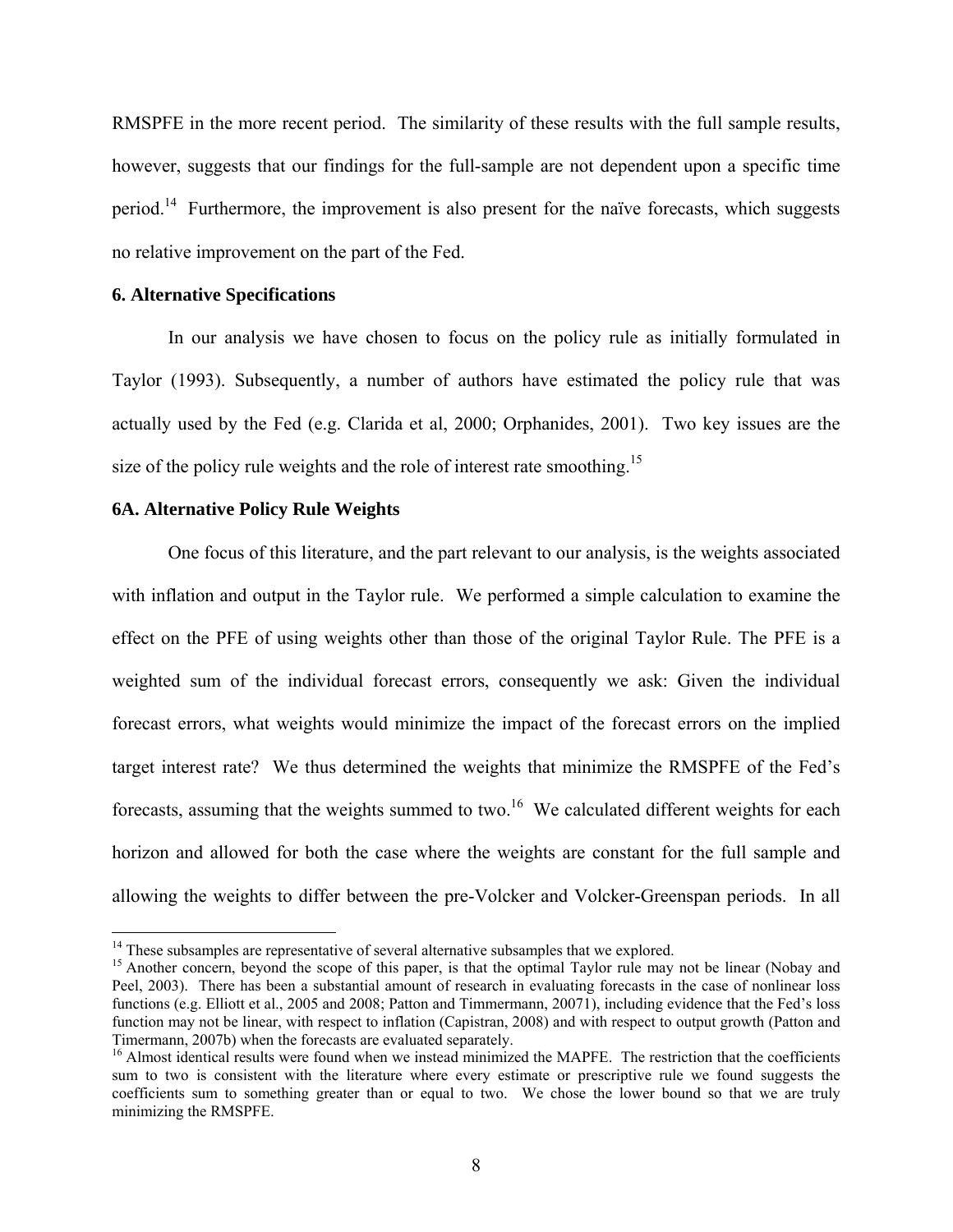cases the weights are very similar to the Taylor weights. These weights do not necessarily imply anything about actual Fed behavior, but they allow us to set a lower bound on the impact of forecast errors on the implied target interest rate.<sup>17</sup> The results are very similar to what we found using the Taylor weights. Based on this analysis we still conclude that, without smoothing, the impact of forecast errors alone on the implied target interest rate based on the Taylor rule is approximately 100 basis points.

#### **6B. Interest Rate Smoothing**

According to Giannoni and Woodford (2002), the application of certainty equivalence requires interest rate smoothing. Therefore, suppose the policy rule is modified to allow for interest rate smoothing. The policy forecast error in this case would be a simple proportion of the policy forecast error without smoothing:

$$
PFE_t = i_t^T - i_t^T = (1 - \rho)(1.5(\pi_{t+h}^A - \pi_{t+h}^f) + 0.5(\mathbf{y}_{t+h}^A - \mathbf{y}_{t+h}^f)),
$$
\n(3')

Estimates of the smoothing parameter, *ρ*, have varied widely in the literature (e.g. Clarida et al, 1998, find  $\rho = 0.8$ , whereas Rudebusch, 2001, argues that the smoothing parameter may be negligible in practice). For example, if the smoothing parameter is 0.5, then the impact of the forecast errors on the policy decision is reduced by half. Thus, the larger the forecast errors are expected to be, the greater the benefit of smoothing.<sup>18</sup>

## **7. Conclusions**

 $\overline{a}$ 

In this paper we developed a simple methodology in order to evaluate the impact of forecast errors on the Fed's monetary policy as characterized by a policy rule that is assumed to take the form of a Taylor rule. We find that the Fed's policy forecast error is smaller than the

 $17$  In particular, the specific weights found by Clarida et al (2000) were in the set of potential weights we considered. Their weights resulted in a higher MAPFE than those that minimized the MAPFE. The weights, RMSPFEs, and

 $18$  This assumes, however, that the past interest rate was set in an appropriate way. As noted by Orphanides and Williams (2007), interest rate smoothing can also cause past errors to persist.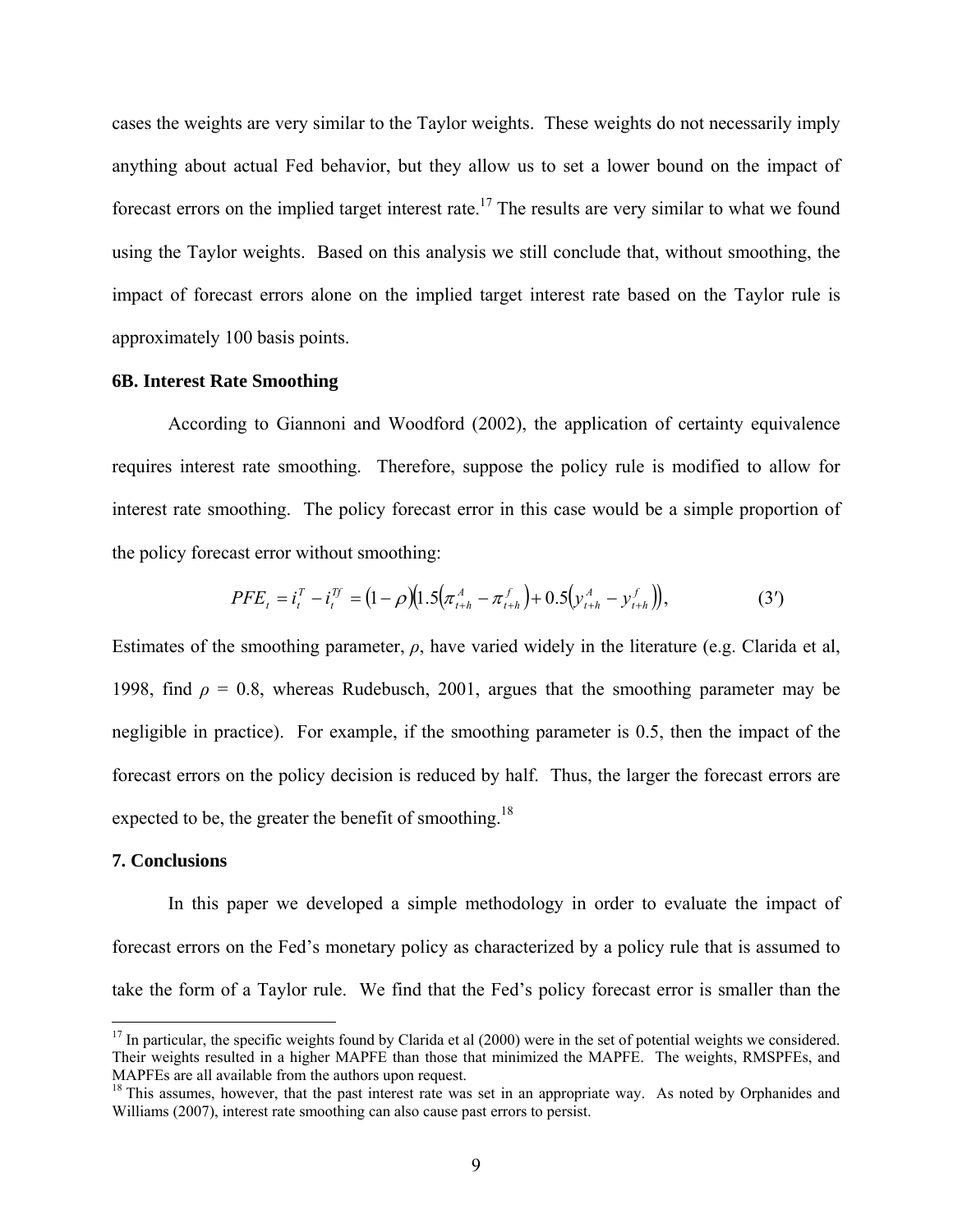errors that would have resulted from naïve forecasts or SPF predictions. Nevertheless, the mean absolute policy forecast error of the Fed forecasts is approximately 100 basis points. The results for selected subsamples were similar to those for the entire period and a simple calculation showed that the weights placed on the two variables that minimize the PFE were similar to those contained in the original Taylor Rule. Thus we find the robust result that, without interest-rate smoothing, forecast errors contribute a mean absolute error of approximately 100 basis points to target interest rates set by using a Taylor Rule.

## **References**

Bernanke, Ben S. (2010). "Monetary Policy and the Housing Bubble" speech at the Annual Meeting of the American Economic Association. Atlanta, Georgia, January 3, 2010. External Link http://www.federalreserve.gov/newsevents/speech/bernanke20100103a.htm.

Capistran, C. (2008). Bias in Federal Reserve inflation forecasts: Is the Federal Reserve irrational or just cautious? Journal of Monetary Economics, 55, 1415-1427.

Clarida, R., Gali, J. and Gertler, M. (1998). Monetary Policy Rules in Practice: Some International Evidence. European Economic Review 42, 1033–67.

Clarida, R., Gali, J. and Gertler, M. (2000). Monetary Policy Rules and Macroeconomic Stability: Evidence and Some Theory. The Quarterly Journal of Economics 115(1), 147-180.

Clark, T. E. and Kozicki, S. (2005). Estimating Equilibrium Real Interest Rates in Real Time. North American Journal of Economics and Finance 16(3), 395-413.

Clements, M. P. (2004). Evaluating The Bank Of England Density Forecasts Of Inflation. The Economic Journal, 114 (October), 855–877.

Clements, M. P. and Hendry, D. F. (1993). On the Limitations of Comparing Mean Square Forecast Errors, and subsequent comments. Journal of Forecasting*,* 12(8), 617-676.

Clements, M. P., Joutz, F. and Stekler, H. O. (2007). An Evaluation of the Forecasts of the Federal Reserve: A Pooled Approach. Journal of Applied Econometrics 22(1), 121-136.

Croushore, D. (1993). Introducing: The Survey of Professional Forecasters. Federal Reserve Bank of Philadelphia Business Review, November/December, 3-13.

Eisenbeis, R., Waggoner, D. and Zha, T. (2002). Evaluating Wall Street Journal Survey Forecasters: A Multivariate Approach. Business Economics, 37(3), 11-21.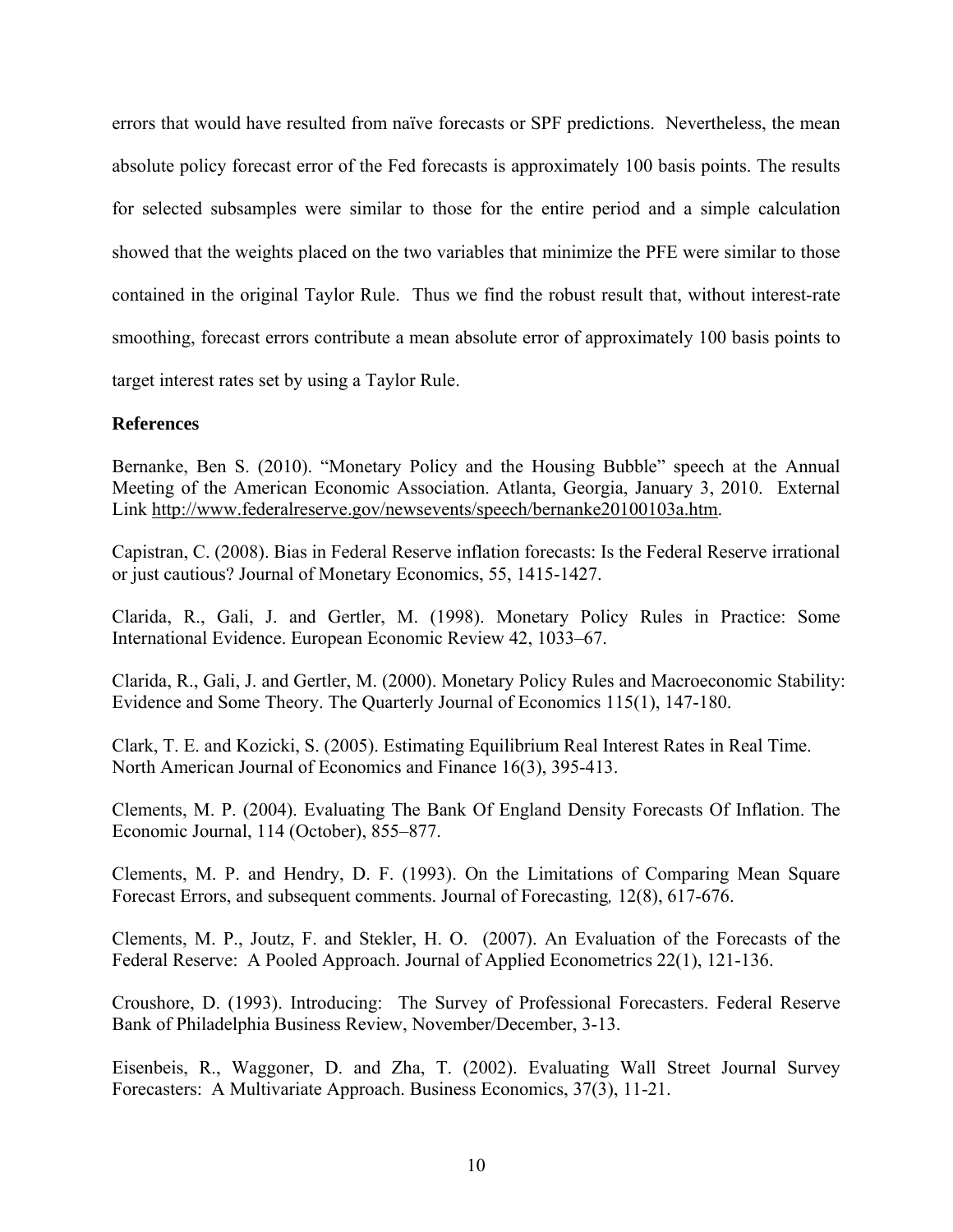Elliott, G., Komunjer, I. and Timmermann, A. (2005). Biases in Macroeconomic Forecasts: Irrationality or Asymmetric Loss? Journal of the European Economic Association, 6(1), 122-157.

Elliott, G., Komunjer, I. and Timmermann, A. (2008). Estimation and Testing of Forecast Rationality under Flexible Loss. Review of Economic Studies, 72, 1107-1125.

Giannoni, M. P. and Woodford M. (2002). Optimal Interest Rate Rules: II. Applications. NBER Working Paper No. 9420.

Granger, C. W. J. and Pesaran, M. H. (2000a). A decision-based approach to forecast evaluation. In (W.S. Chan, W. K. Li, and H. Tong, eds). Statistics and Finance: An Interface. London: Imperial College Press.

Granger, C. W. J. and Pesaran, M. H. (2000b). Economic and statistical measures of forecast accuracy. Journal of Forecasting, 19, 537–60.

Hamilton, J. D., Pruitt, S. and Borger, S. C. (2009). The Market-Perceived Monetary Policy Rule. Board of Governors of the Federal Reserve System International Finance Discussion Papers Number 982.

Hymans, Saul H. (1968). Simultaneous Confidence Intervals in Econometric Forecasting. Econometrica, 36(1), 18-30.

Joutz, F. and Stekler, H.O. (2000). An Evaluation of the Predictions of the Federal Reserve. International Journal of Forecasting, 16, 17-38.

Kohn, D. L. (2007). "John Taylor Rules" a speech at the Conference on John Taylor's Contributions to Monetary Theory and Policy. Federal Reserve Bank of Dallas, Dallas, Texas, October 12, 2007.

Komunjer, I. and Owyang M. T. (2007). Multivariate Forecast Evaluation and Rationality Testing. Federal Reserve Bank of St. Louis Working Paper No. 2007-047.

Lahiri, K. and Sheng, X. (2010). Learning and Heterogeneity in GDP and Inflation Forecasts. International Journal of Forecasting (special issue on Bayesian Forecasting in Economics), 26, 265-292.

Leigh, D. (2008). Estimating the Federal Reserve's implicit inflation target: A state space approach. Journal of Economic Dynamics and Control, 32(6), 2013-2030.

Nobay, A. Robert and Peel, David A. (2003). Optimal Discretionary Monetary Policy in a Model of Asymmetric Central Bank Preferences. The Economic Journal, 113 (489), 657–665.

Orphanides, A. (2001). Monetary Policy Rules Based on Real-Time Data. The American Economic Review, 91(4), 964-985.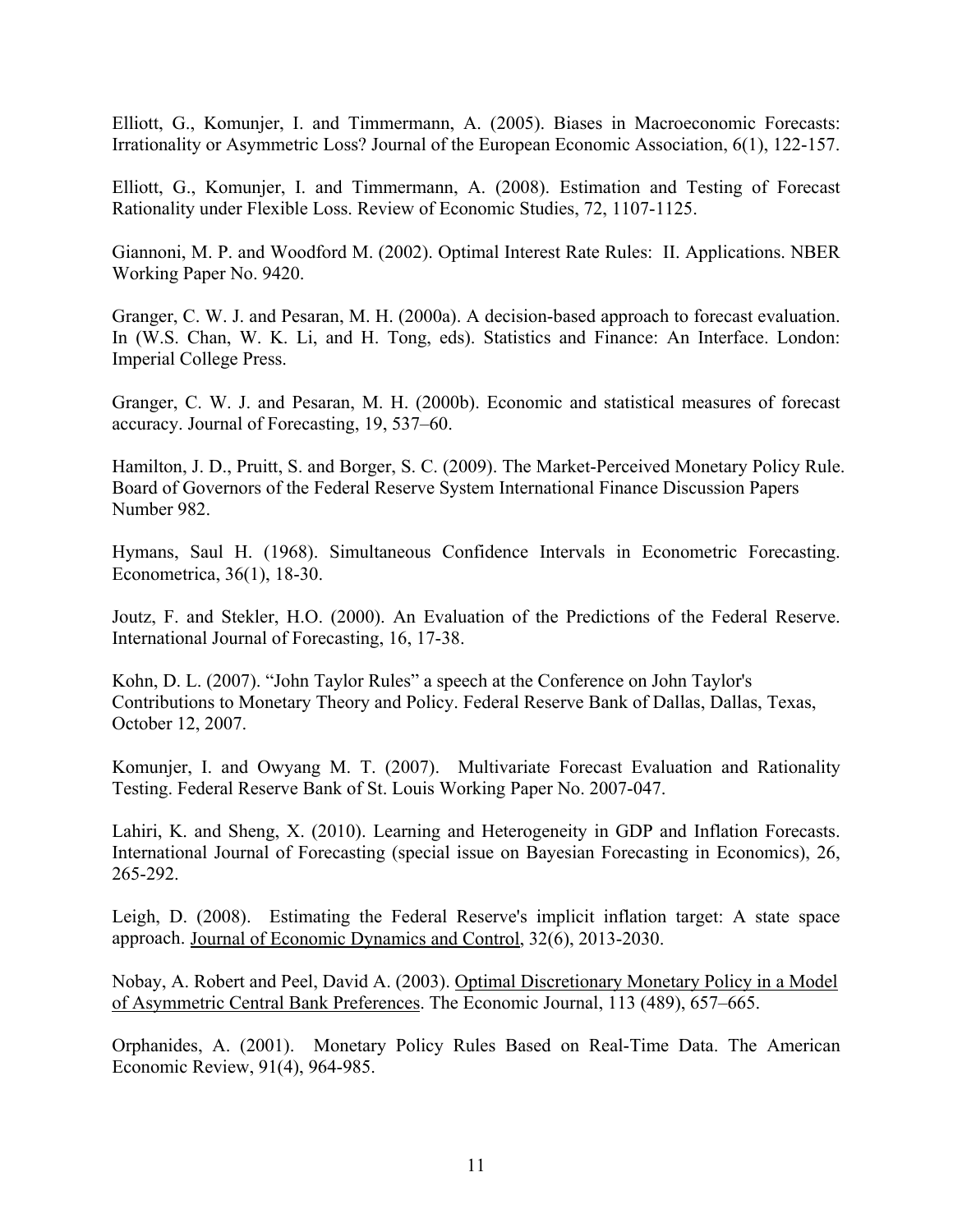Orphanides, A. (2003). Monetary Policy Evaluation with Noisy Information. Journal of Monetary Economics, 50, 605-631.

Orphanides, A., and Weiland, V. (2008). Economic Projections and Rules of Thumb for Monetary Policy. Federal Reserve Bank of St. Louis Review, 90(4), 307-24.

Orphanides, A. and Williams, J. C. (2007). Robust Monetary Policy with Imperfect Knowledge. Journal of Monetary Economics, 54, 1406-1435.

Patton, Andrew J. and Timmermann, Allan (2007a). Properties of optimal forecasts under asymmetric loss and nonlinearity. Journal of Econometrics, 140, 884–918.

Patton, Andrew J. and Timmermann, Allan (2007b). Testing Forecast Optimality Under Unknown Loss. Journal of the American Statistical Association, 102 (480), Applications and Case Studies, 1172-1184.

Pesaran, M. H. and Skouras, S. (2002). Decision-based methods for forecast evaluation. In (M.P. Clements, and D.F. Hendry, eds) A Companion to Economic Forecasting, Oxford: Blackwell, pp. 241–67.

Reifschneider, D. and Tulip, P. (2007). Gauging the Uncertainty of the Economic Outlook from Historical Forecasting Errors. Federal Reserve Board Finance and Economics Discussion Series, 2007-60.

Romer, C. D. and Romer, D. H. (2000). Federal Reserve Information and the Behavior of Interest Rates. American Economic Review*,* 90, 429-457.

Rudebusch, G. D. (2001). Term Structure Evidence on Interest Rate Smoothing and Monetary Policy Inertia. Journal of Monetary Economics 49(6), 1161-1187.

Sims, C. A. (2002). The Role of Models and Probabilities in the Monetary Policy Process. Brookings Papers on Economic Activity, 2, 1-40.

Sinclair, T. M., Stekler, H.O. and Kitzinger, L. (2010). Directional Forecasts of GDP and Inflation: A Joint Evaluation with an Application to Federal Reserve Predictions. Applied Economics 42(18), 2289 - 2297.

Stekler, H.O. (1994). Are economic forecasts valuable? Journal of Forecasting 13, 495-505.

Taylor, J.B. (1993). Discretion versus Policy Rules in Practice. Carnegie-Rochester Conference Series on Public Policy*,* 39, 195-214.

Taylor, J. B. (1999). Monetary Policy Rules. University of Chicago Press.

John B. Taylor, (2007). Housing and monetary policy. Proceedings, Federal Reserve Bank of Kansas City, 463-476.